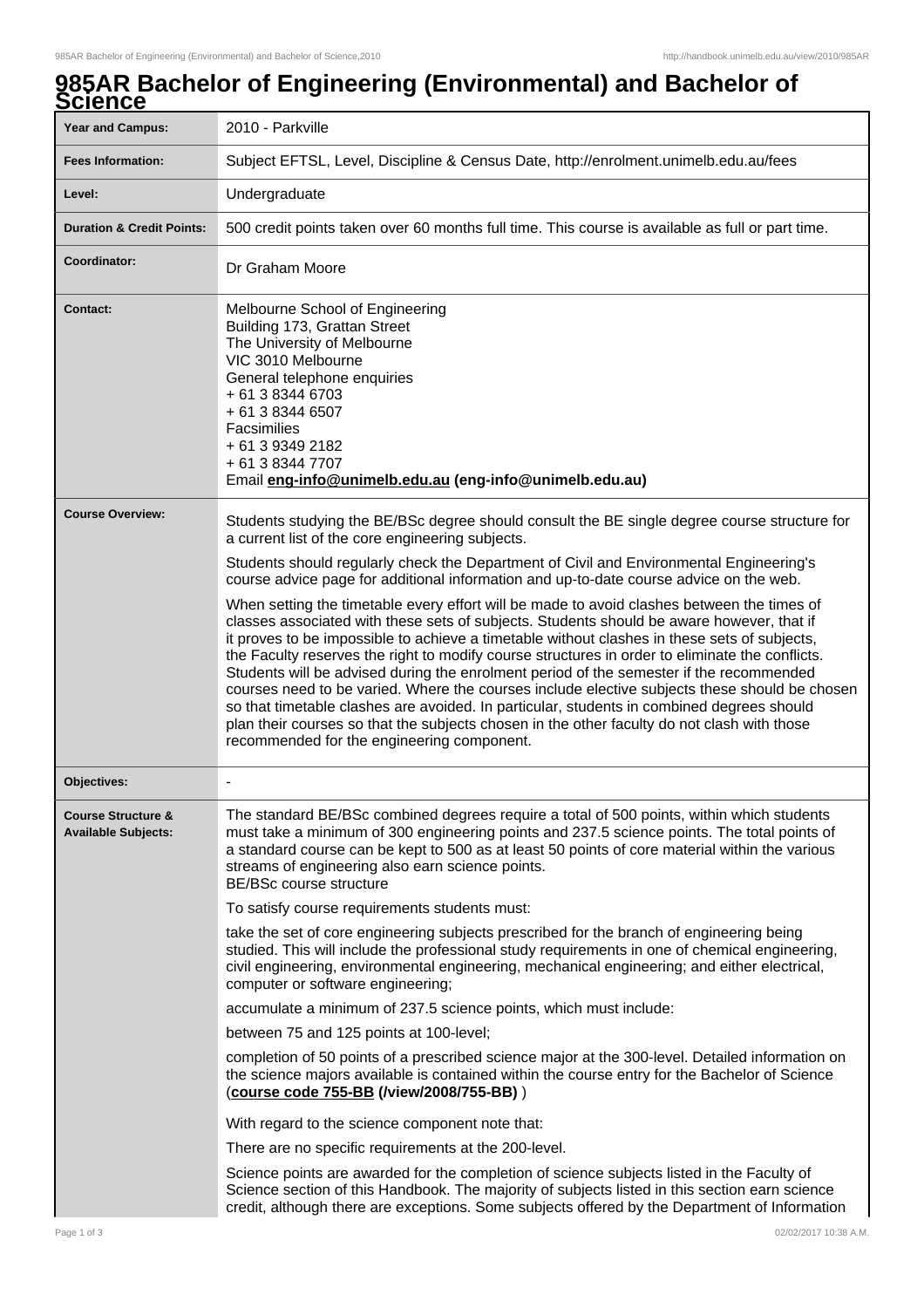|                         | Systems, Department of Mathematics and Statistics, and School of Earth Sciences do not<br>earn science credit. If a subject does not earn science credit it is labelled as non-science in the<br>subject description. Any subject that does not appear in the science section of this Handbook is<br>a non-science subject.                                                                                                                                                     |                                   |                          |  |
|-------------------------|---------------------------------------------------------------------------------------------------------------------------------------------------------------------------------------------------------------------------------------------------------------------------------------------------------------------------------------------------------------------------------------------------------------------------------------------------------------------------------|-----------------------------------|--------------------------|--|
|                         | The engineering component may require the completion of specific (generally 100-level) science<br>subjects. These subjects are detailed in the requirements of the various engineering courses<br>that follow in the departmental entries.                                                                                                                                                                                                                                      |                                   |                          |  |
|                         | A science major in computer science is not available to students undertaking the Software<br>Engineering stream in the BE. These students will be required to undertake a major in an<br>alternative science discipline (e.g. mathematics and statistics).                                                                                                                                                                                                                      |                                   |                          |  |
|                         | Students will not normally be permitted to complete more than 237.5 science points.                                                                                                                                                                                                                                                                                                                                                                                             |                                   |                          |  |
|                         | Selection of science subjects                                                                                                                                                                                                                                                                                                                                                                                                                                                   |                                   |                          |  |
|                         | Students are normally able to enrol in any subjects earning science credit where they have<br>satisfied the prerequisite and corequisite requirements. These requirements are included in<br>individual subject descriptions. Note that some science subjects are quota-restricted as the<br>demand for the subject exceeds the number of places available. Selection into quota subjects is<br>based on academic merit. Refer to the Faculty of Science section Quota subjects |                                   |                          |  |
|                         | Students who commenced prior to 1999                                                                                                                                                                                                                                                                                                                                                                                                                                            |                                   |                          |  |
|                         | Students who first enrolled in the combined engineering/science course before 1999 must<br>complete the requirements set out above with the exception that they do not need to complete a<br>prescribed science major, but rather 50 points at 300-level made up of science subjects of their<br>choice.                                                                                                                                                                        |                                   |                          |  |
| <b>Subject Options:</b> | THERE WILL BE NO FIRST YEAR ENTRY INTO THIS COURSE FROM 2008<br>THE COURSE STRUCTURE BELOW ONLY APPLIES TO RE-ENROLLING STUDENTS WHO<br>COMMENCED THEIR STUDIES PRIOR TO 2008<br>Note: Students who commenced 2nd year in 2008 who have not completed, (or who have<br>failed), the second year subjects required in the Bachelor of Engineering degree please see a<br>course adviser.<br>4th Year - Semester 1                                                                |                                   |                          |  |
|                         | <b>Subject</b>                                                                                                                                                                                                                                                                                                                                                                                                                                                                  | <b>Study Period Commencement:</b> | <b>Credit</b><br>Points: |  |
|                         | ENGM40001 Management for Engineers 3                                                                                                                                                                                                                                                                                                                                                                                                                                            | Semester 1                        | 12.50                    |  |
|                         | CVEN90014 Hydrological Processes 2                                                                                                                                                                                                                                                                                                                                                                                                                                              | Semester 1                        | 12.50                    |  |
|                         | CVEN90012 Hydrological Processes 1                                                                                                                                                                                                                                                                                                                                                                                                                                              | Semester 1                        | 12.50                    |  |
|                         | plus Science subject as required (12.5 points)<br>4th Year - Semester 2                                                                                                                                                                                                                                                                                                                                                                                                         |                                   |                          |  |
|                         | <b>Subject</b>                                                                                                                                                                                                                                                                                                                                                                                                                                                                  | <b>Study Period Commencement:</b> | Credit<br>Points:        |  |
|                         | CVEN40009 Integrated Design                                                                                                                                                                                                                                                                                                                                                                                                                                                     | Semester 2                        | 12.50                    |  |
|                         | CVEN40017 Analysis & Design-Environmental Systems                                                                                                                                                                                                                                                                                                                                                                                                                               | Semester 2                        | 12.50                    |  |
|                         | CVEN90020 Research Topic                                                                                                                                                                                                                                                                                                                                                                                                                                                        | Semester 1, Semester 2            | 12.50                    |  |
|                         | plus Science subject as required (12.5 points)                                                                                                                                                                                                                                                                                                                                                                                                                                  |                                   |                          |  |
| <b>Fifth Year</b>       |                                                                                                                                                                                                                                                                                                                                                                                                                                                                                 |                                   |                          |  |
|                         | <b>Subject</b>                                                                                                                                                                                                                                                                                                                                                                                                                                                                  | <b>Study Period Commencement:</b> | <b>Credit</b><br>Points: |  |

GEOG20003 Environmental Politics and Management Semester 2 32.50